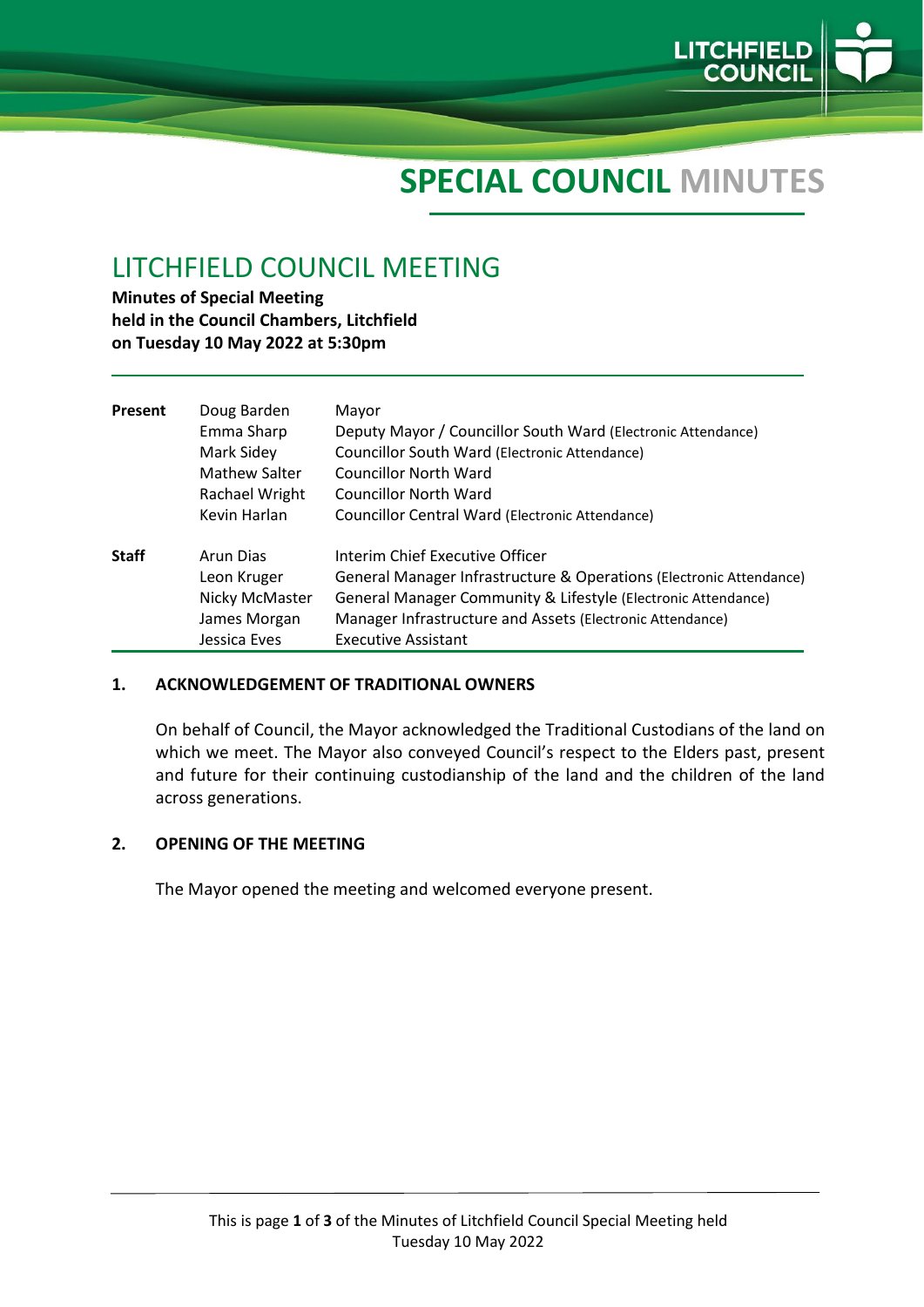# **3. ELECTRONIC ATTENDANCE / APOLOGIES AND LEAVE OF ABSENCE**

#### **3.01 Electronic Attendance**

Moved: Cr Wright Seconded: Cr Salter

THAT pursuant to GOV02 Council's Meeting Procedures, Council provided permission for the following Councillors to attend the Special Council Meeting electronically: Deputy Mayor Sharp, Cr Harlan and Cr Sidey.

# **CARRIED (3-0) SCM2022 11-019**

#### **3.02 Apologies**

Moved: Cr Salter Seconded: Cr Wright

THAT Council note and approve apologies from Cr Mackay.

## **CARRIED (6-0) SCM2022 11-020**

## **3.03 Leave of Absence Previously Granted**

Nil.

## **3.04 Leave of Absence Request**

Nil

## **4. DISCLOSURE OF INTEREST**

## **4.01 Elected Members**

No disclosures of interest were declared.

# **4.02 Staff**

No disclosures of interest were declared.